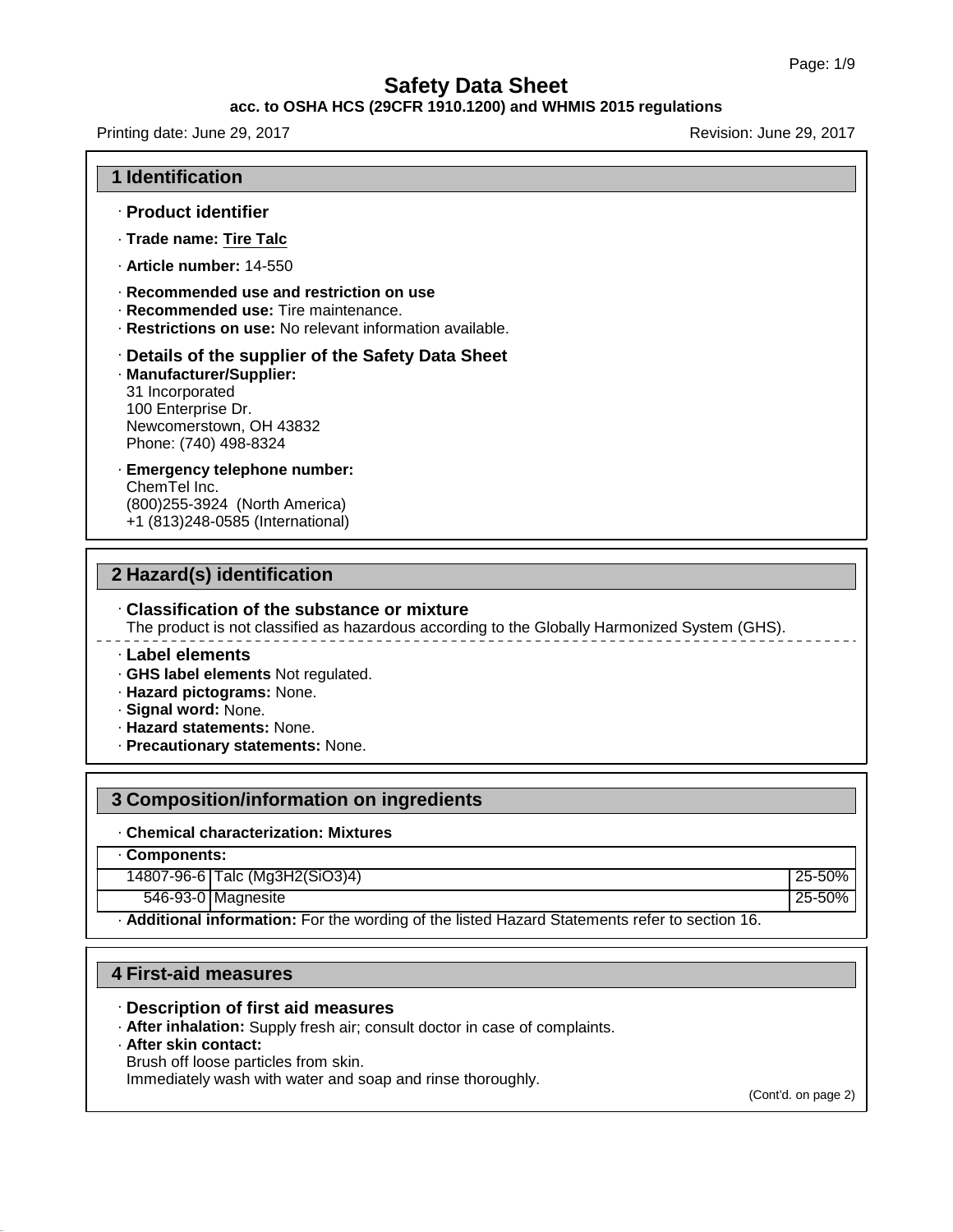### **acc. to OSHA HCS (29CFR 1910.1200) and WHMIS 2015 regulations**

Printing date: June 29, 2017 **Revision: June 29, 2017** Revision: June 29, 2017

### **Trade name: Tire Talc**

(Cont'd. of page 1)

If skin irritation is experienced, consult a doctor.

### · **After eye contact:**

Rinse opened eye for several minutes under running water.

Seek medical treatment in case of complaints.

# · **After swallowing:**

Rinse out mouth and then drink plenty of water. Seek immediate medical advice.

- · **Most important symptoms and effects, both acute and delayed:** Slight irritant effect on eyes. Gastric or intestinal disorders when ingested.
- 
- · **Indication of any immediate medical attention and special treatment needed:** If necessary oxygen respiration treatment.

### **5 Fire-fighting measures**

- · **Extinguishing media**
- · **Suitable extinguishing agents:**
- The product is not flammable.

Use fire fighting measures that suit the environment.

- · **For safety reasons unsuitable extinguishing agents:** None.
- · **Special hazards arising from the substance or mixture** No relevant information available.
- · **Advice for firefighters**
- · **Protective equipment:**

Wear self-contained respiratory protective device.

Wear fully protective suit.

· **Additional information:** No relevant information available.

## **6 Accidental release measures**

· **Personal precautions, protective equipment and emergency procedures** Use respiratory protective device against the effects of fumes/dust/aerosol. Ensure adequate ventilation.

Avoid formation of dust.

- · **Environmental precautions** No special measures required.
- · **Methods and material for containment and cleaning up** Pick up mechanically.
- · **Reference to other sections**

See Section 7 for information on safe handling.

See Section 8 for information on personal protection equipment.

See Section 13 for disposal information.

## **7 Handling and storage**

· **Handling**

45.1.0

· **Precautions for safe handling:** Prevent formation of dust.

(Cont'd. on page 3)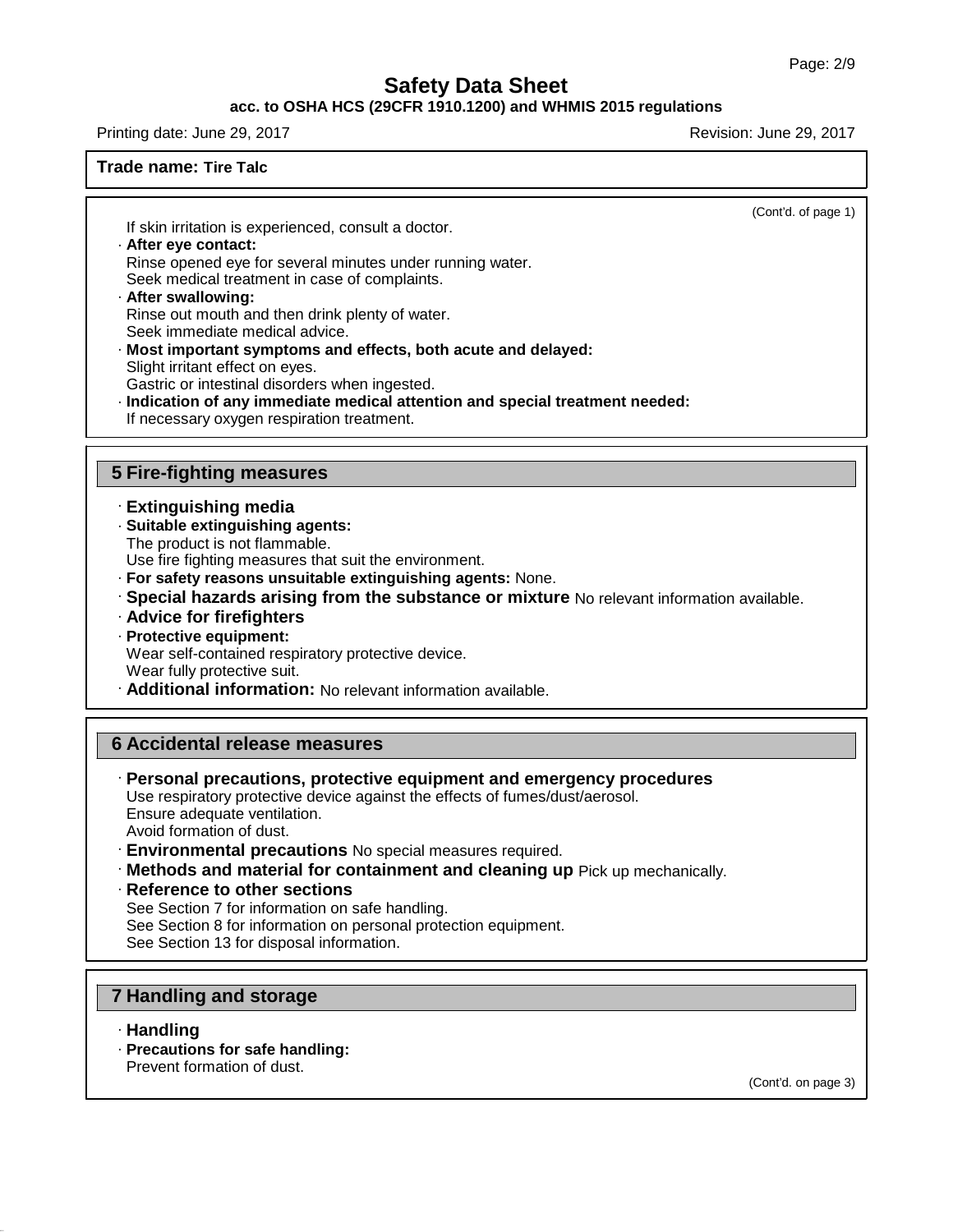**acc. to OSHA HCS (29CFR 1910.1200) and WHMIS 2015 regulations**

Printing date: June 29, 2017 **Revision: June 29, 2017** Revision: June 29, 2017

**Trade name: Tire Talc**

(Cont'd. of page 2)

Any deposit of dust which cannot be avoided must be regularly removed. Do not dry clean dust covered objects and floors. Wash thoroughly with plenty of water. · **Information about protection against explosions and fires:** The product is not flammable.

· **Conditions for safe storage, including any incompatibilities**

· **Storage**

45.1.0

· **Requirements to be met by storerooms and receptacles:** Store in cool, dry conditions in well sealed receptacles.

- · **Information about storage in one common storage facility:** Store away from foodstuffs. Protect from humidity and water.
- · **Specific end use(s)** No relevant information available.

### **8 Exposure controls/personal protection**

### · **Control parameters**

|                    | Components with limit values that require monitoring at the workplace:                          |
|--------------------|-------------------------------------------------------------------------------------------------|
|                    | 14807-96-6 Talc (Mg3H2(SiO3)4)                                                                  |
| PEL (USA)          | Long-term value: 20 mppcf ppm<br>(containing <1% Quartz)                                        |
| REL (USA)          | Long-term value: 2* mg/m <sup>3</sup><br>*respirable dust; and <1% Quartz                       |
| TLV (USA)          | Long-term value: 2* mg/m <sup>3</sup><br>*as respirable fraction; E                             |
| EL (Canada)        | Long-term value: 2 *0.1 f/cc mg/m <sup>3</sup><br>resp. *if contains asbestos: ACGIH A1, IARC 1 |
| EV (Canada)        | Long-term value: $2^*$ mg/m <sup>3</sup> , 2 f/cc ppm<br>*respirable                            |
|                    | LMPE (Mexico)   Long-term value: 2* mg/m <sup>3</sup><br>A4, *fracción respirable               |
| 546-93-0 Magnesite |                                                                                                 |
| PEL (USA)          | Long-term value: 15* 5** mg/m <sup>3</sup><br>*total dust **respirable fraction                 |
| REL (USA)          | Long-term value: 10* 5** mg/m <sup>3</sup><br>*total dust **respirable fraction                 |
| TLV (USA)          | TLV withdrawn                                                                                   |
| EL (Canada)        | Long-term value: 10* 3** mg/m <sup>3</sup><br>*total dust, **respirable fraction                |
| EV (Canada)        | Long-term value: 10 mg/m <sup>3</sup><br>total dust                                             |
| LMPE (Mexico)      | Short-term value: 20 mg/m <sup>3</sup><br>Long-term value: 10 mg/m <sup>3</sup><br>(e)          |
|                    | (Cont'd. on page 4)                                                                             |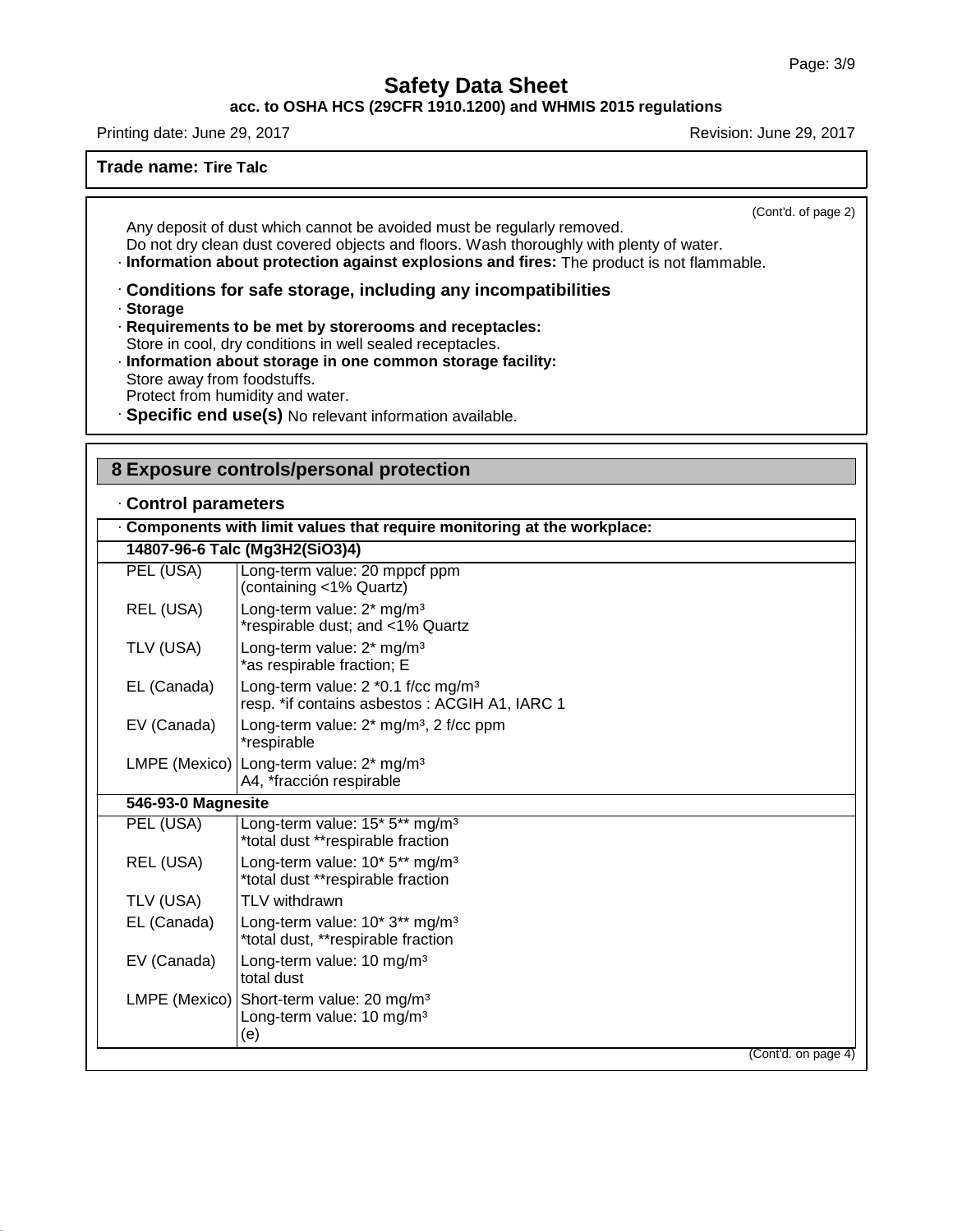### **acc. to OSHA HCS (29CFR 1910.1200) and WHMIS 2015 regulations**

Printing date: June 29, 2017 **Printing date: June 29, 2017** 

**Trade name: Tire Talc**

| (Cont'd. of page 3)                                                                                                        |  |
|----------------------------------------------------------------------------------------------------------------------------|--|
| <b>Exposure controls</b>                                                                                                   |  |
| · Personal protective equipment:                                                                                           |  |
| · General protective and hygienic measures:<br>The usual precautionary measures for handling chemicals should be followed. |  |
| Wash hands before breaks and at the end of work.<br>Avoid breathing dust.                                                  |  |
| · Engineering controls: Provide adequate ventilation.                                                                      |  |
| · Breathing equipment:                                                                                                     |  |
| Wear appropriate NIOSH respirator when ventilation is inadequate and occupational exposure limits are<br>exceeded.         |  |
| For spills, respiratory protection may be advisable.                                                                       |  |
| · Protection of hands:                                                                                                     |  |
| Gloves not required under normal conditions of use.                                                                        |  |
| Protection may be required for spills.                                                                                     |  |
| · Eye protection:                                                                                                          |  |
| Safety glasses                                                                                                             |  |
| Follow relevant national guidelines concerning the use of protective eyewear.<br>· Body protection:                        |  |
| Not required under normal conditions of use.                                                                               |  |
| Protection may be required for spills.                                                                                     |  |
| · Limitation and supervision of exposure into the environment                                                              |  |
| No relevant information available.                                                                                         |  |
| · Risk management measures No relevant information available.                                                              |  |
|                                                                                                                            |  |

# **9 Physical and chemical properties**

45.1.0

| · Information on basic physical and chemical properties<br>· Appearance: |                                               |  |
|--------------------------------------------------------------------------|-----------------------------------------------|--|
| Form:                                                                    | Powder                                        |  |
| Color:                                                                   | Whitish                                       |  |
| · Odor:                                                                  | Nearly odorless                               |  |
| Odor threshold:                                                          | Not determined.                               |  |
| · pH-value:                                                              | Not applicable.                               |  |
| · Melting point/Melting range:                                           | Not determined.                               |  |
| · Boiling point/Boiling range:                                           | Not determined.                               |  |
| · Flash point:                                                           | Not applicable.                               |  |
| · Flammability (solid, gaseous):                                         | Not determined.                               |  |
| · Auto-ignition temperature:                                             | Not determined.                               |  |
| · Decomposition temperature:                                             | Not determined.                               |  |
| · Danger of explosion:                                                   | Product does not present an explosion hazard. |  |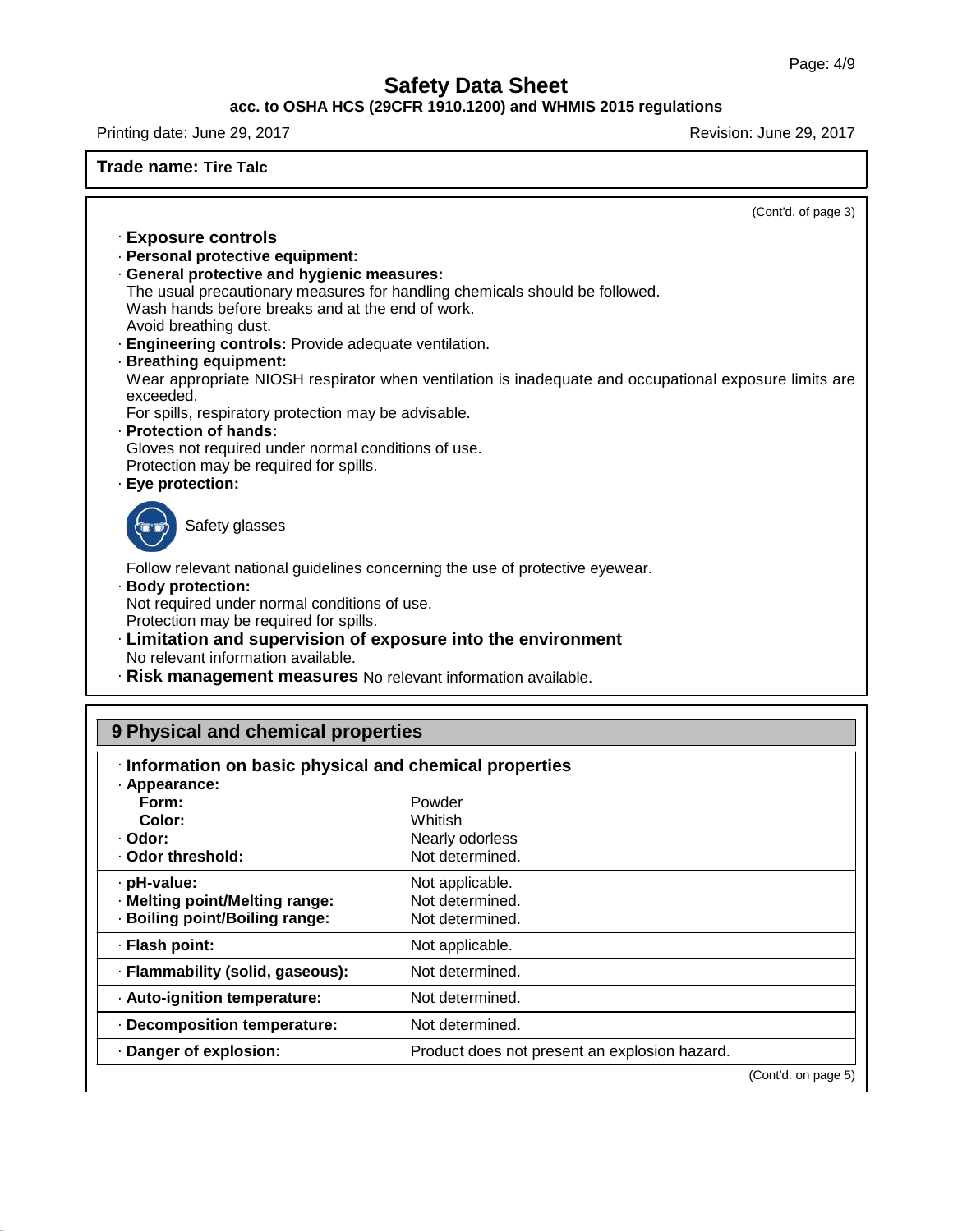### **acc. to OSHA HCS (29CFR 1910.1200) and WHMIS 2015 regulations**

Printing date: June 29, 2017 **Revision: June 29, 2017** Revision: June 29, 2017

**Trade name: Tire Talc**

|                                                            |                                         | (Cont'd. of page 4) |
|------------------------------------------------------------|-----------------------------------------|---------------------|
| <b>· Explosion limits</b>                                  |                                         |                     |
| Lower:                                                     | Not determined.                         |                     |
| Upper:                                                     | Not determined.                         |                     |
| · Vapor pressure:                                          | Not applicable.                         |                     |
| $\cdot$ Density at 20 °C (68 °F):                          | 2.75 g/cm <sup>3</sup> (22.949 lbs/gal) |                     |
| · Relative density:                                        | Not determined.                         |                     |
| · Vapor density:                                           | Not applicable.                         |                     |
| · Evaporation rate:                                        | Not applicable.                         |                     |
| · Solubility in / Miscibility with                         |                                         |                     |
| Water:                                                     | Insoluble.                              |                     |
| · Partition coefficient (n-octanol/water): Not determined. |                                         |                     |
| · Viscosity                                                |                                         |                     |
| Dynamic:                                                   | Not applicable.                         |                     |
| Kinematic:                                                 | Not applicable.                         |                     |
| Other information                                          | No relevant information available.      |                     |

## **10 Stability and reactivity**

· **Reactivity:** No relevant information available.

- · **Chemical stability:**
- · **Thermal decomposition / conditions to be avoided:**
- No decomposition if used and stored according to specifications.

· **Possibility of hazardous reactions**

As the product is supplied it is not capable of dust explosion; however enrichment with fine dust causes risk of dust explosion.

- · **Conditions to avoid** Prevent formation of dust.
- · **Incompatible materials** No relevant information available.
- · **Hazardous decomposition products** No dangerous decomposition products known.

### **11 Toxicological information**

- · **Information on toxicological effects**
- · **Acute toxicity:**

45.1.0

- · **LD/LC50 values that are relevant for classification:** None.
- · **Primary irritant effect:**
- · **On the skin:** Based on available data, the classification criteria are not met.
- · **On the eye:** Mechanical irritation only.
- · **Sensitization:** No sensitizing effects known.
- · **IARC (International Agency for Research on Cancer):**
- None of the ingredients are listed.

(Cont'd. on page 6)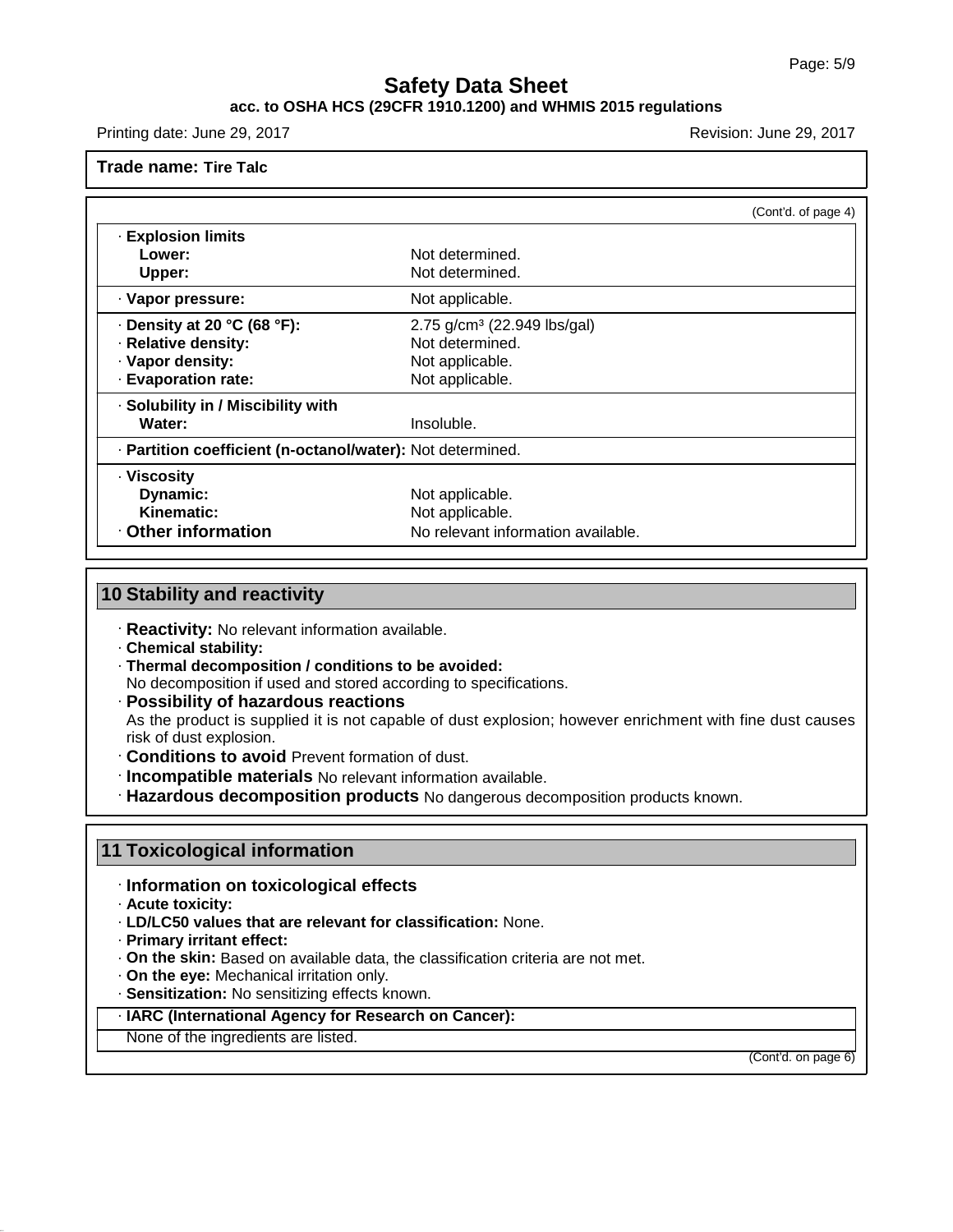### **acc. to OSHA HCS (29CFR 1910.1200) and WHMIS 2015 regulations**

Printing date: June 29, 2017 **Revision: June 29, 2017** Revision: June 29, 2017

**Trade name: Tire Talc**

(Cont'd. of page 5)

#### · **NTP (National Toxicology Program):**

None of the ingredients are listed.

#### · **OSHA-Ca (Occupational Safety & Health Administration):**

None of the ingredients are listed. · **Probable route(s) of exposure:**

Ingestion.

Inhalation.

Eye contact.

Skin contact.

· **Acute effects (acute toxicity, irritation and corrosivity):** None.

- · **Repeated dose toxicity:** Based on available data, the classification criteria are not met.
- · **Germ cell mutagenicity:** Based on available data, the classification criteria are not met.
- · **Carcinogenicity:** Based on available data, the classification criteria are not met.
- · **Reproductive toxicity:** Based on available data, the classification criteria are not met.
- · **STOT-single exposure:** Based on available data, the classification criteria are not met.
- · **STOT-repeated exposure:** Based on available data, the classification criteria are not met.
- · **Aspiration hazard:** Based on available data, the classification criteria are not met.

### **12 Ecological information**

- · **Toxicity**
- · **Aquatic toxicity** No relevant information available.
- · **Persistence and degradability** No relevant information available.
- · **Bioaccumulative potential:** No relevant information available.
- · **Mobility in soil:** No relevant information available.
- · **Additional ecological information**
- · **General notes:**

Do not allow undiluted product or large quantities of it to reach ground water, water course or sewage system.

- · **Results of PBT and vPvB assessment**
- · **PBT:** Not applicable.
- · **vPvB:** Not applicable.

· **Other adverse effects** No relevant information available.

### **13 Disposal considerations**

### · **Waste treatment methods**

#### · **Recommendation:**

45.1.0

Small amounts may be diluted with plenty of water and washed away. Dispose of bigger amounts in accordance with Local Authority requirements.

The user of this material has the responsibility to dispose of unused material, residues and containers in compliance with all relevant local, state and federal laws and regulations regarding treatment, storage and disposal for hazardous and nonhazardous wastes.

(Cont'd. on page 7)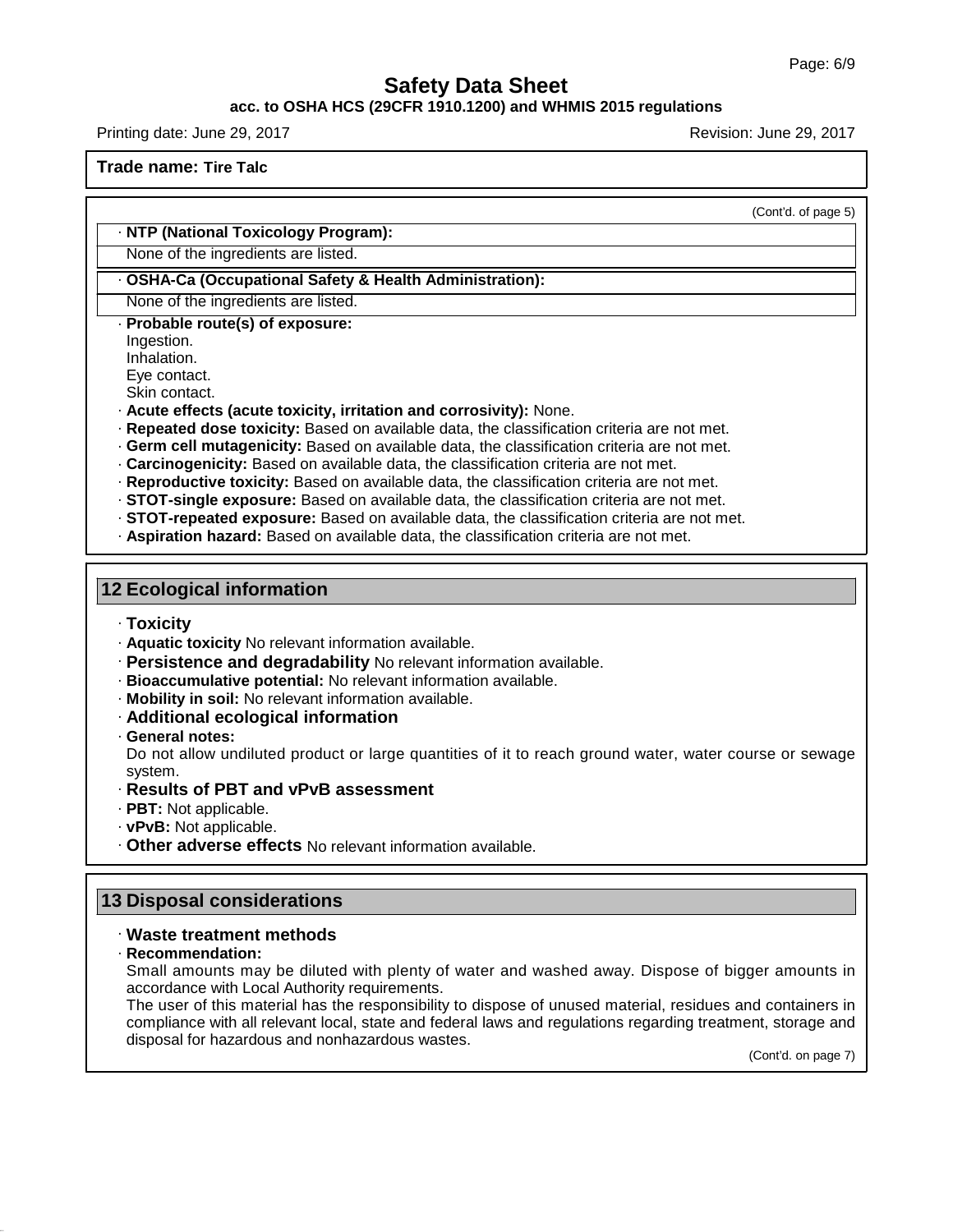**acc. to OSHA HCS (29CFR 1910.1200) and WHMIS 2015 regulations**

Printing date: June 29, 2017 **Revision: June 29, 2017** Revision: June 29, 2017

**Trade name: Tire Talc**

(Cont'd. of page 6)

### · **Uncleaned packagings**

· **Recommendation:** Disposal must be made according to official regulations.

| 14 Transport information                                                            |                 |
|-------------------------------------------------------------------------------------|-----------------|
| · UN-Number<br>· DOT, ADR, IMDG, IATA                                               | Not regulated.  |
| $\cdot$ UN proper shipping name<br>· DOT, ADR, IMDG, IATA                           | Not regulated.  |
| · Transport hazard class(es)                                                        |                 |
| · DOT, ADR, IMDG, IATA<br>· Class                                                   | Not regulated.  |
| · Packing group<br>· DOT, ADR, IMDG, IATA                                           | Not regulated.  |
| · Environmental hazards<br>· Marine pollutant:                                      | No.             |
| · Special precautions for user                                                      | Not applicable. |
| · Transport in bulk according to Annex II of<br><b>MARPOL73/78 and the IBC Code</b> | Not applicable. |

## **15 Regulatory information**

· **Safety, health and environmental regulations/legislation specific for the substance or mixture**

· **United States (USA)**

· **SARA**

45.1.0

| · Section 302 (extremely hazardous substances): |  |
|-------------------------------------------------|--|
|-------------------------------------------------|--|

None of the ingredients are listed.

· **Section 355 (extremely hazardous substances):**

None of the ingredients are listed.

· **Section 313 (Specific toxic chemical listings):**

None of the ingredients are listed.

## · **TSCA (Toxic Substances Control Act)**

All ingredients are listed.

· **Proposition 65 (California)**

· **Chemicals known to cause cancer:**

Reference to talc not applicable to product, as product contains no asbestiform fibers.

14807-96-6 Talc (Mg3H2(SiO3)4)

(Cont'd. on page 8)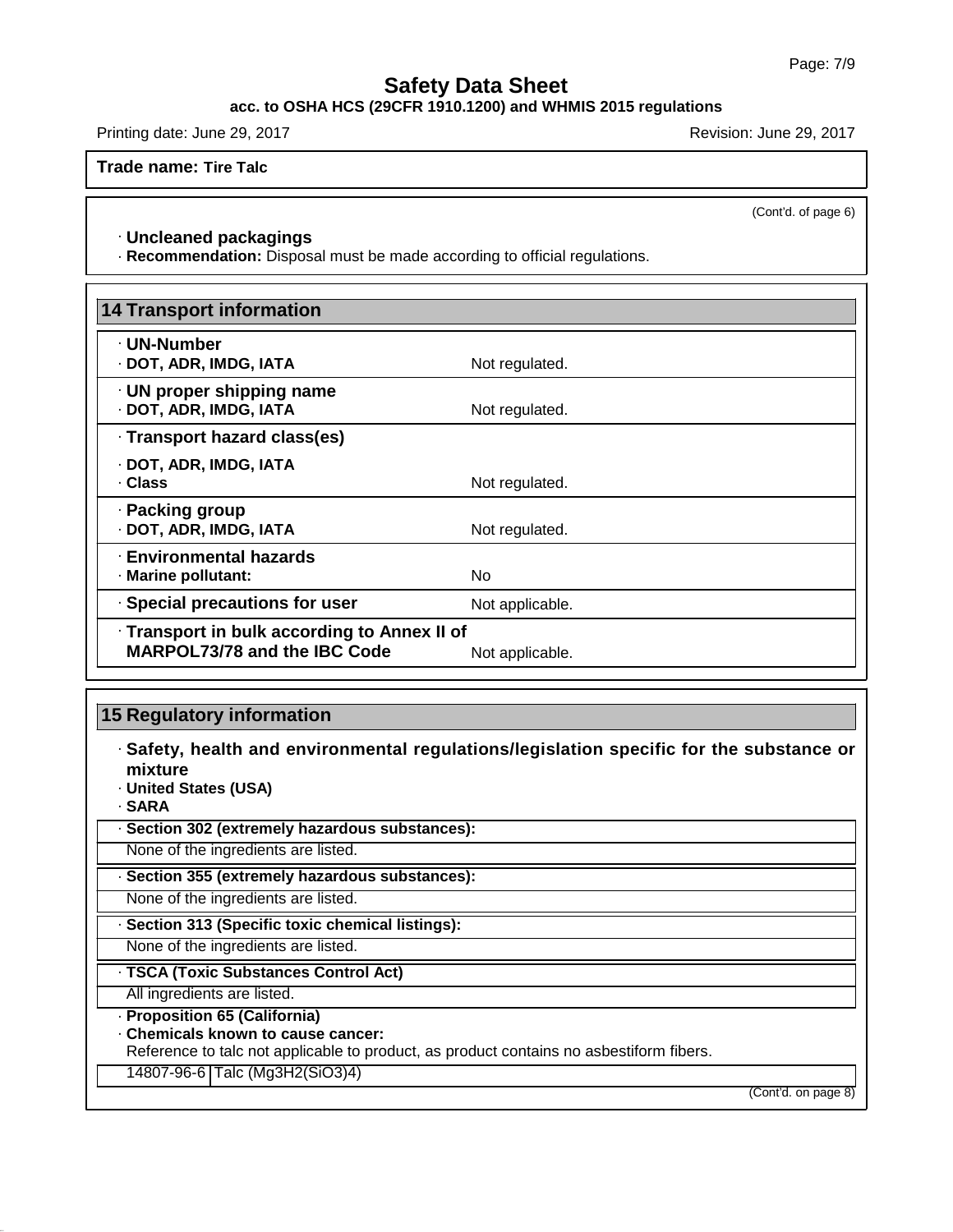#### **acc. to OSHA HCS (29CFR 1910.1200) and WHMIS 2015 regulations**

Printing date: June 29, 2017 **Revision: June 29, 2017** Revision: June 29, 2017

**Trade name: Tire Talc**

(Cont'd. of page 7)

· **Chemicals known to cause reproductive toxicity for females:**

None of the ingredients are listed.

· **Chemicals known to cause reproductive toxicity for males:**

None of the ingredients are listed.

· **Chemicals known to cause developmental toxicity:**

None of the ingredients are listed.

· **Carcinogenic categories**

· **EPA (Environmental Protection Agency):**

None of the ingredients are listed.

· **IARC (International Agency for Research on Cancer):**

14807-96-6 Talc (Mg3H2(SiO3)4) 2B

· **NIOSH-Ca (National Institute for Occupational Safety and Health):**

None of the ingredients are listed.

· **Canadian Domestic Substances List (DSL):**

All ingredients are listed.

### **16 Other information**

45.1.0

This information is based on our present knowledge. However, this shall not constitute a guarantee for any specific product features and shall not establish a legally valid contractual relationship.

· **Date of preparation / last revision** June 29, 2017 / -

Toll Free North America 1-888-255-3924 Intl. +01 813-248-0573

#### · **Abbreviations and acronyms:**

ADR: European Agreement concerning the International Carriage of Dangerous Goods by Road IMDG: International Maritime Code for Dangerous Goods DOT: US Department of Transportation IATA: International Air Transport Association CAS: Chemical Abstracts Service (division of the American Chemical Society) LC50: Lethal concentration, 50 percent LD50: Lethal dose, 50 percent PBT: Persistant, Bio-accumulable, Toxique vPvB: very Persistent and very Bioaccumulative NIOSH: National Institute for Occupational Safety and Health OSHA: Occupational Safety & Health Administration · **Sources** Website, European Chemicals Agency (echa.europa.eu) Website, US EPA Substance Registry Services (ofmpub.epa.gov/sor internet/registry/substreg/home/ overview/home.do) Website, Chemical Abstracts Registry, American Chemical Society (www.cas.org) Patty's Industrial Hygiene, 6th ed., Rose, Vernon, ed. ISBN: 978-0-470-07488-6 Casarett and Doull's Toxicology: The Basic Science of Poisons, 8th Ed., Klaasen, Curtis D.,ed., ISBN: 978-0-07-176923-5. Safety Data Sheets, Individual Manufacturers SDS Prepared by: ChemTel Inc. 1305 North Florida Avenue Tampa, Florida USA 33602-2902

(Cont'd. on page 9)